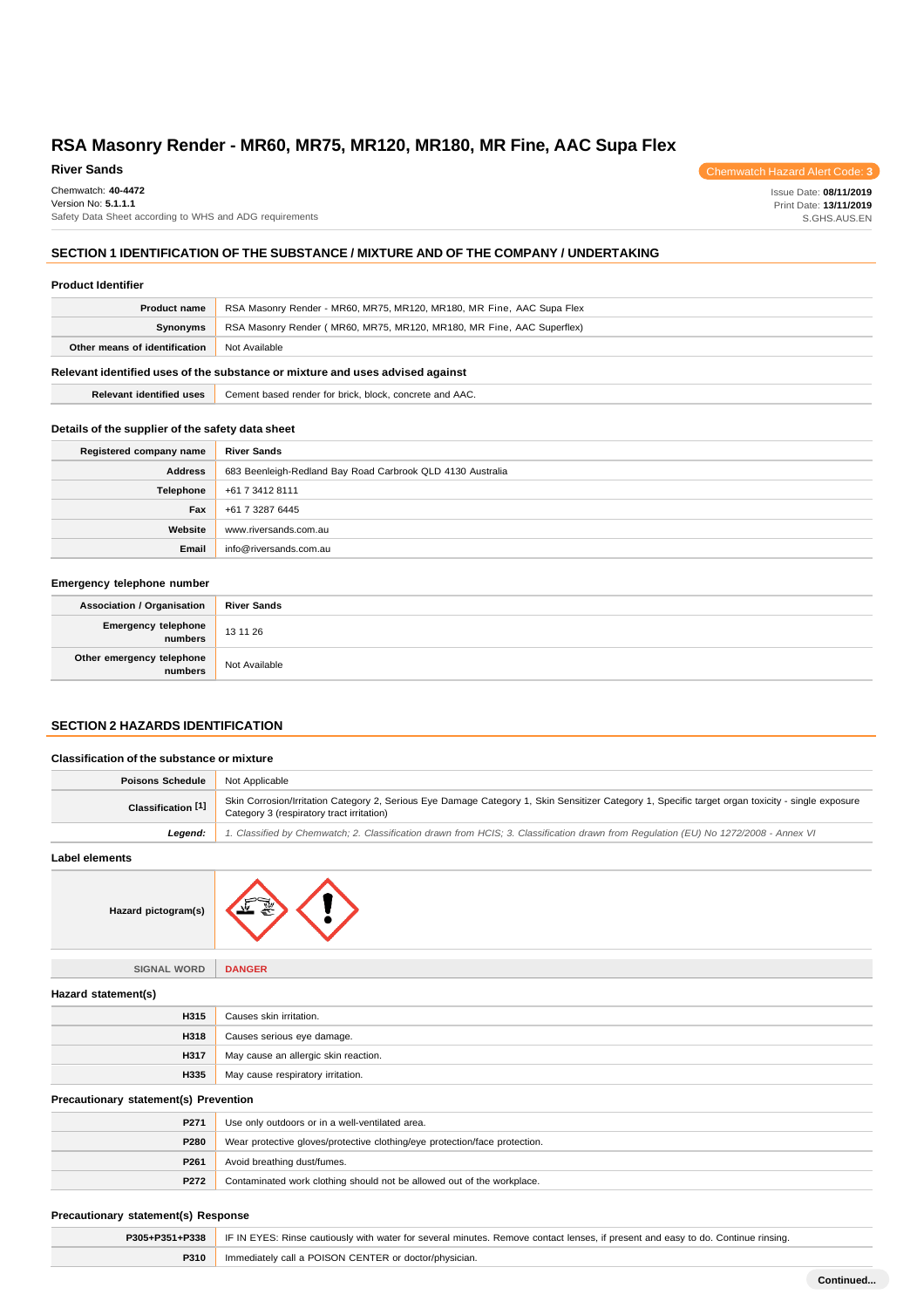| P321      | Specific treatment (see advice on this label).                                                   |
|-----------|--------------------------------------------------------------------------------------------------|
| P362      | Take off contaminated clothing and wash before reuse.                                            |
| P302+P352 | IF ON SKIN: Wash with plenty of water and soap.                                                  |
| P333+P313 | If skin irritation or rash occurs: Get medical advice/attention.                                 |
| P304+P340 | IF INHALED: Remove victim to fresh air and keep at rest in a position comfortable for breathing. |
|           |                                                                                                  |

# **Precautionary statement(s) Storage**

| ____      | ____<br>and the state of the con-                                |
|-----------|------------------------------------------------------------------|
| P405      | au t                                                             |
| P403+P233 | Store in a well-ventilated place. Keep container tightly closed. |

#### **Precautionary statement(s) Disposal**

**P501** Dispose of contents/container to authorised hazardous or special waste collection point in accordance with any local regulation.

#### **SECTION 3 COMPOSITION / INFORMATION ON INGREDIENTS**

#### **Substances**

See section below for composition of Mixtures

### **Mixtures**

| <b>CAS No</b> | %[weight] | <b>Name</b>                 |
|---------------|-----------|-----------------------------|
| 14808-60-7.   | 70-80     | graded sand                 |
| 65997-15-1    | 20-30     | portland cement             |
| 471-34-1      | $0 - 20$  | calcium carbonate           |
| 9004-34-6     | $0 - 5$   | cellulose                   |
| 14808-60-7    | NotSpec   | silica crystalline - quartz |

# **SECTION 4 FIRST AID MEASURES**

## **Description of first aid measures**

| <b>Eye Contact</b>  | If this product comes in contact with the eyes:<br>Immediately hold eyelids apart and flush the eye continuously with running water.<br>Ensure complete irrigation of the eye by keeping eyelids apart and away from eye and moving the eyelids by occasionally lifting the upper<br>and lower lids.<br>▶ Continue flushing until advised to stop by the Poisons Information Centre or a doctor, or for at least 15 minutes.<br>Transport to hospital or doctor without delay.<br>Removal of contact lenses after an eye injury should only be undertaken by skilled personnel. |
|---------------------|---------------------------------------------------------------------------------------------------------------------------------------------------------------------------------------------------------------------------------------------------------------------------------------------------------------------------------------------------------------------------------------------------------------------------------------------------------------------------------------------------------------------------------------------------------------------------------|
| <b>Skin Contact</b> | If skin contact occurs:<br>Inmediately remove all contaminated clothing, including footwear.<br>Flush skin and hair with running water (and soap if available).<br>▶ Seek medical attention in event of irritation.                                                                                                                                                                                                                                                                                                                                                             |
| Inhalation          | If fumes or combustion products are inhaled remove from contaminated area.<br>Lay patient down. Keep warm and rested.<br>▶ Prostheses such as false teeth, which may block airway, should be removed, where possible, prior to initiating first aid procedures.<br>Apply artificial respiration if not breathing, preferably with a demand valve resuscitator, bag-valve mask device, or pocket mask as trained.<br>Perform CPR if necessary.<br>Transport to hospital, or doctor, without delay.                                                                               |
| Ingestion           | Immediately give a glass of water.<br>First aid is not generally required. If in doubt, contact a Poisons Information Centre or a doctor.                                                                                                                                                                                                                                                                                                                                                                                                                                       |

### **Indication of any immediate medical attention and special treatment needed**

Treat symptomatically.

For acute or short term repeated exposures to iron and its derivatives:

- Always treat symptoms rather than history.
- In general, however, toxic doses exceed 20 mg/kg of ingested material (as elemental iron) with lethal doses exceeding 180 mg/kg.
- Control of iron stores depend on variation in absorption rather than excretion. Absorption occurs through aspiration, ingestion and burned skin.
- Hepatic damage may progress to failure with hypoprothrombinaemia and hypoglycaemia. Hepatorenal syndrome may occur.
- Iron intoxication may also result in decreased cardiac output and increased cardiac pooling which subsequently produces hypotension.
- ▶ Serum iron should be analysed in symptomatic patients. Serum iron levels (2-4 hrs post-ingestion) greater that 100 ug/dL indicate poisoning with levels, in excess of 350 ug/dL, being potentially serious. Emesis or lavage (for obtunded patients with no gag reflex)are the usual means of decontamination.
- Activated charcoal does not effectively bind iron.
- Catharsis (using sodium sulfate or magnesium sulfate) may only be used if the patient already has diarrhoea.
- ▶ Deferoxamine is a specific chelator of ferric (3+) iron and is currently the antidote of choice. It should be administered parenterally. [Ellenhorn and Barceloux: Medical Toxicology]
- For acute or short-term repeated exposures to highly alkaline materials:
- Respiratory stress is uncommon but present occasionally because of soft tissue edema. Unless endotracheal intubation can be accomplished under direct vision, cricothyroidotomy or tracheotomy may be necessary.
- ▶ Oxygen is given as indicated.
- ▶ The presence of shock suggests perforation and mandates an intravenous line and fluid administration.

Damage due to alkaline corrosives occurs by liquefaction necrosis whereby the saponification of fats and solubilisation of proteins allow deep penetration into the tissue. Alkalis continue to cause damage after exposure.

INGESTION:

Milk and water are the preferred diluents

No more than 2 glasses of water should be given to an adult.

Neutralising agents should never be given since exothermic heat reaction may compound injury.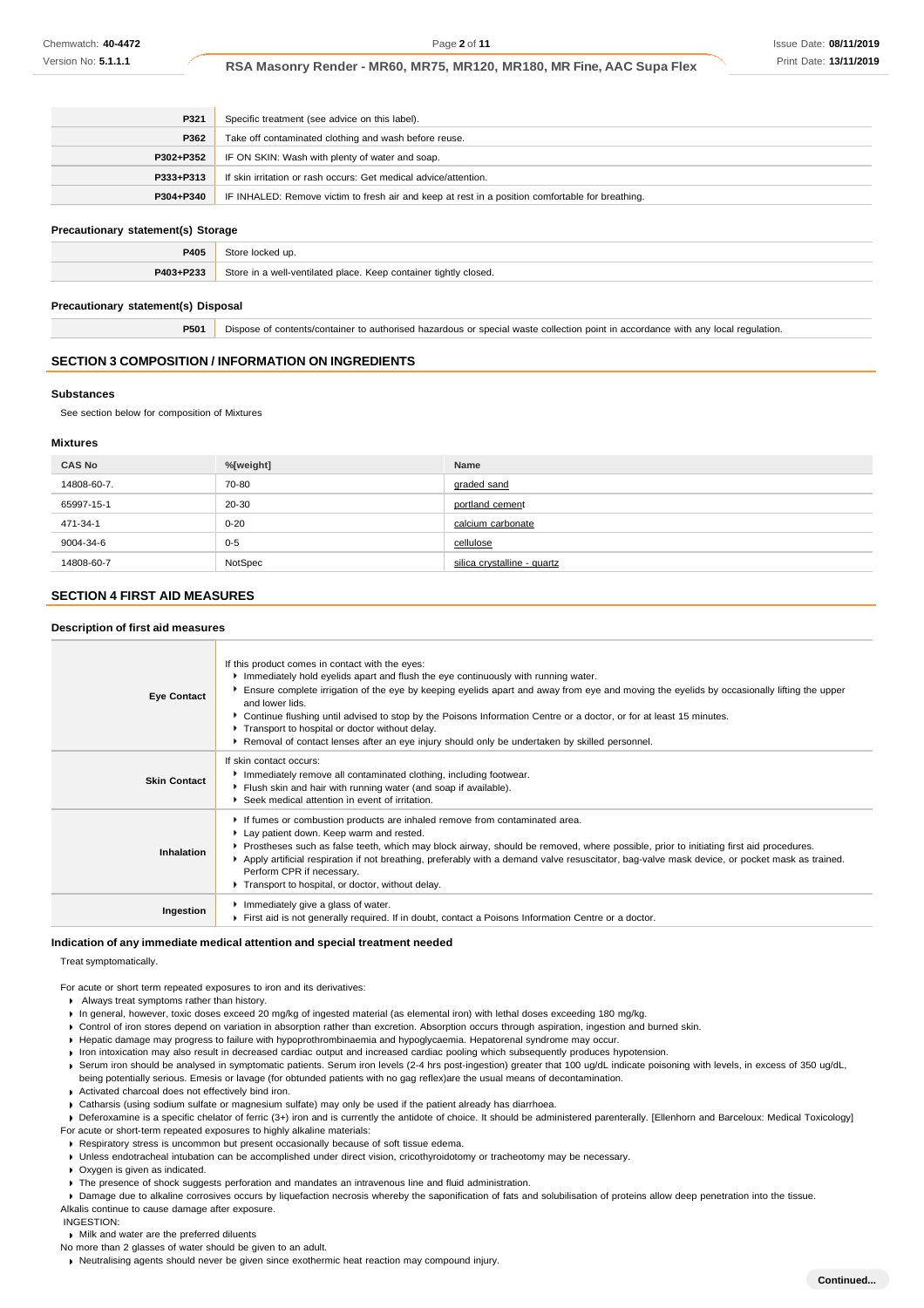Version No: **5.1.1.1**

# **RSA Masonry Render - MR60, MR75, MR120, MR 180, MR Fine, AAC Supa Flex**

- \* Catharsis and emesis are absolutely contra-indicated.
- \* Activated charcoal does not absorb alkali.
- \* Gastric lavage should not be used. Supportive care involves the following:
- Withhold oral feedings initially.
- 
- If endoscopy confirms transmucosal injury start steroids only within the first 48 hours.
- Carefully evaluate the amount of tissue necrosis before assessing the need for surgical intervention. Patients should be instructed to seek medical attention whenever they develop difficulty in swallowing (dysphagia).

SKIN AND EYE:

▶ Injury should be irrigated for 20-30 minutes.

Eye injuries require saline. [Ellenhorn & Barceloux: Medical Toxicology]

### **SECTION 5 FIREFIGHTING MEASURES**

# **Extinguishing media**

- $\blacktriangleright$  There is no restriction on the type of extinguisher which may be used.
- Use extinguishing media suitable for surrounding area.

# **Special hazards arising from the substrate or mixture**

**Fire Incompatibility** None known.

| <b>Advice for firefighters</b> |                                                                                                                                                                                                                                                                                                                                                                                                                                                                                                                                                          |
|--------------------------------|----------------------------------------------------------------------------------------------------------------------------------------------------------------------------------------------------------------------------------------------------------------------------------------------------------------------------------------------------------------------------------------------------------------------------------------------------------------------------------------------------------------------------------------------------------|
| <b>Fire Fighting</b>           | Alert Fire Brigade and tell them location and nature of hazard.<br>► Wear breathing apparatus plus protective gloves in the event of a fire.<br>Prevent, by any means available, spillage from entering drains or water courses.<br>▶ Use fire fighting procedures suitable for surrounding area.<br>▶ DO NOT approach containers suspected to be hot.<br>Cool fire exposed containers with water spray from a protected location.<br>If safe to do so, remove containers from path of fire.<br>Equipment should be thoroughly decontaminated after use. |
| <b>Fire/Explosion Hazard</b>   | • Non combustible.<br>Not considered a significant fire risk, however containers may burn.<br>Decomposes on heating and produces toxic fumes of:<br>silicon dioxide (SiO2)<br>When aluminium oxide dust is dispersed in air, firefighters should wear protection against inhalation of dust particles, which can also contain<br>hazardous substances from the fire absorbed on the alumina particles.<br>May emit poisonous fumes.<br>May emit corrosive fumes.                                                                                         |
| <b>HAZCHEM</b>                 | Not Applicable                                                                                                                                                                                                                                                                                                                                                                                                                                                                                                                                           |

# **SECTION 6 ACCIDENTAL RELEASE MEASURES**

#### **Personal precautions, protective equipment and emergency procedures**

See section 8

### **Environmental precautions**

See section 12

## **Methods and material for containment and cleaning up**

| <b>Minor Spills</b> | Remove all ignition sources.<br>• Clean up all spills immediately.<br>Avoid contact with skin and eyes.<br>• Control personal contact with the substance, by using protective equipment.<br>▶ Use dry clean up procedures and avoid generating dust.<br>▶ Place in a suitable, labelled container for waste disposal.                                                                                                                                                                                                                                                                                                                                                                                                                 |
|---------------------|---------------------------------------------------------------------------------------------------------------------------------------------------------------------------------------------------------------------------------------------------------------------------------------------------------------------------------------------------------------------------------------------------------------------------------------------------------------------------------------------------------------------------------------------------------------------------------------------------------------------------------------------------------------------------------------------------------------------------------------|
| <b>Major Spills</b> | Moderate hazard.<br>CAUTION: Advise personnel in area.<br>Alert Emergency Services and tell them location and nature of hazard.<br>▶ Control personal contact by wearing protective clothing.<br>Prevent, by any means available, spillage from entering drains or water courses.<br>Recover product wherever possible.<br>▶ IF DRY: Use dry clean up procedures and avoid generating dust. Collect residues and place in sealed plastic bags or other containers for<br>disposal. <b>IF WET:</b> Vacuum/shovel up and place in labelled containers for disposal.<br>ALWAYS: Wash area down with large amounts of water and prevent runoff into drains.<br>If contamination of drains or waterways occurs, advise Emergency Services. |

Personal Protective Equipment advice is contained in Section 8 of the SDS.

# **SECTION 7 HANDLING AND STORAGE**

# **Precautions for safe handling**

| Safe handling | Avoid all personal contact, including inhalation.<br>▶ Wear protective clothing when risk of exposure occurs.<br>▶ Use in a well-ventilated area.<br>Prevent concentration in hollows and sumps.<br>DO NOT enter confined spaces until atmosphere has been checked.<br>DO NOT allow material to contact humans, exposed food or food utensils. |
|---------------|------------------------------------------------------------------------------------------------------------------------------------------------------------------------------------------------------------------------------------------------------------------------------------------------------------------------------------------------|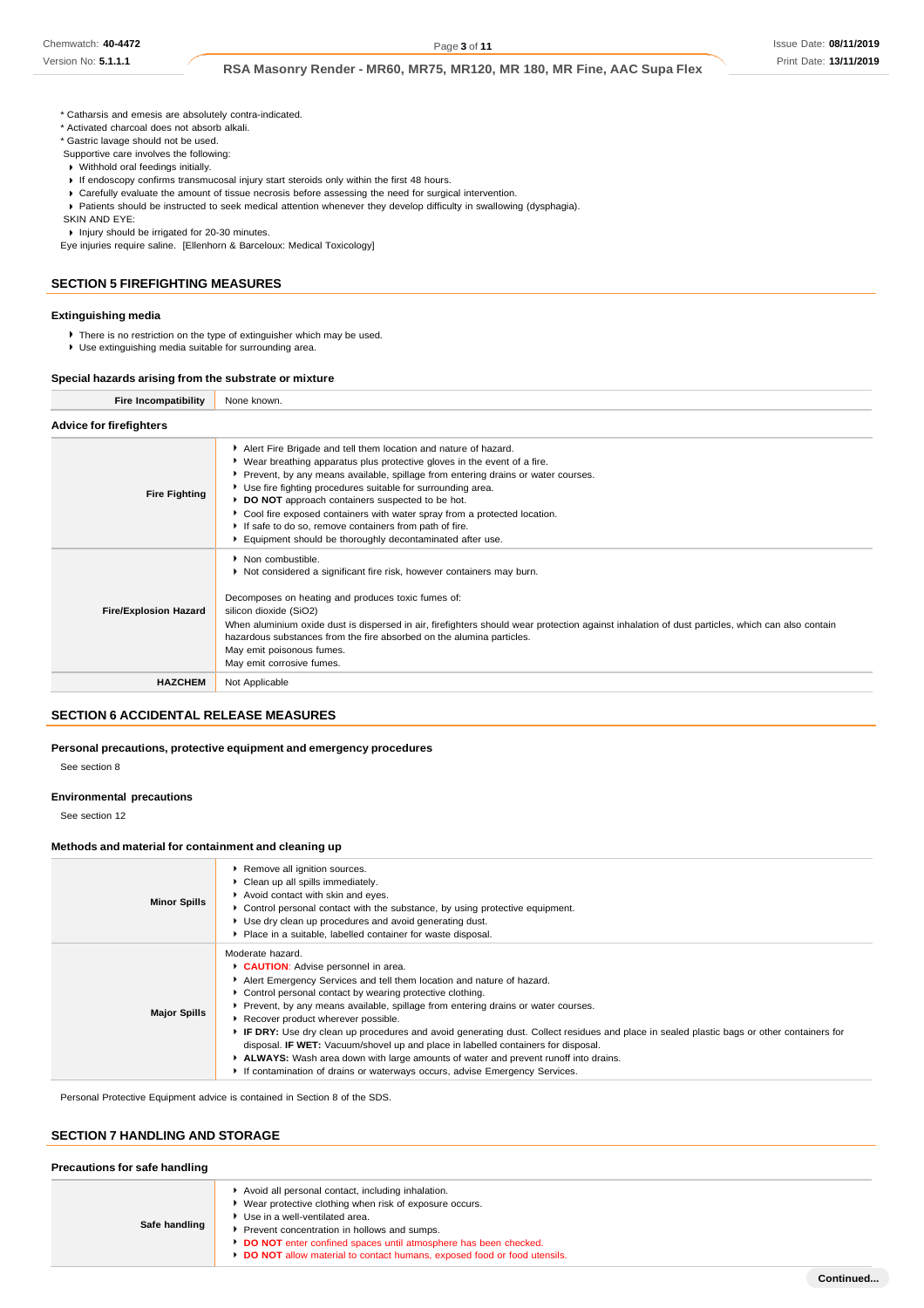|                   | Avoid contact with incompatible materials.                                                                                                                          |
|-------------------|---------------------------------------------------------------------------------------------------------------------------------------------------------------------|
|                   | <b>No. When handling, DO NOT eat, drink or smoke.</b>                                                                                                               |
|                   | ▶ Keep containers securely sealed when not in use.                                                                                                                  |
|                   |                                                                                                                                                                     |
|                   | Avoid physical damage to containers.                                                                                                                                |
|                   | Always wash hands with soap and water after handling.                                                                                                               |
|                   | • Work clothes should be laundered separately. Launder contaminated clothing before re-use.                                                                         |
|                   | Use good occupational work practice.                                                                                                                                |
|                   | • Observe manufacturer's storage and handling recommendations contained within this SDS.                                                                            |
|                   | Atmosphere should be regularly checked against established exposure standards to ensure safe working conditions are maintained.                                     |
|                   | Store in original containers.                                                                                                                                       |
|                   | Keep containers securely sealed.                                                                                                                                    |
|                   | Store in a cool, dry area protected from environmental extremes.                                                                                                    |
|                   | Store away from incompatible materials and foodstuff containers.                                                                                                    |
|                   | ▶ Protect containers against physical damage and check regularly for leaks.                                                                                         |
| Other information | ▶ Observe manufacturer's storage and handling recommendations contained within this SDS.                                                                            |
|                   | For major quantities:                                                                                                                                               |
|                   | Consider storage in bunded areas - ensure storage areas are isolated from sources of community water (including stormwater, ground<br>water, lakes and streams}.    |
|                   | Ensure that accidental discharge to air or water is the subject of a contingency disaster management plan; this may require consultation with<br>local authorities. |

#### **Conditions for safe storage, including any incompatibilities**

| Suitable container      | Multi-ply paper bag with sealed plastic liner or heavy gauge plastic bag.<br>NOTE: Bags should be stacked, blocked, interlocked, and limited in height so that they are stable and secure against sliding or collapse. Check<br>that all containers are clearly labelled and free from leaks. Packing as recommended by manufacturer.                                                                                                                                                                                                                                                                                                          |
|-------------------------|------------------------------------------------------------------------------------------------------------------------------------------------------------------------------------------------------------------------------------------------------------------------------------------------------------------------------------------------------------------------------------------------------------------------------------------------------------------------------------------------------------------------------------------------------------------------------------------------------------------------------------------------|
| Storage incompatibility | ▶ WARNING: Avoid or control reaction with peroxides. All <i>transition metal</i> peroxides should be considered as potentially explosive. For<br>example transition metal complexes of alkyl hydroperoxides may decompose explosively.<br>The pi-complexes formed between chromium(0), vanadium(0) and other transition metals (haloarene-metal complexes) and mono-or<br>poly-fluorobenzene show extreme sensitivity to heat and are explosive.<br>Avoid reaction with borohydrides or cyanoborohydrides<br>Avoid strong acids, acid chlorides, acid anhydrides and chloroformates.<br>Avoid contact with copper, aluminium and their alloys. |

# **SECTION 8 EXPOSURE CONTROLS / PERSONAL PROTECTION**

### **Control parameters**

# **OCCUPATIONAL EXPOSURE LIMITS (OEL)**

# **INGREDIENT DATA**

| Source                       | Ingredient                     | <b>Material name</b>                              | <b>TWA</b>   | <b>STEL</b>      | Peak             | <b>Notes</b>                                                                                |
|------------------------------|--------------------------------|---------------------------------------------------|--------------|------------------|------------------|---------------------------------------------------------------------------------------------|
| Australia Exposure Standards | graded sand                    | Quartz (respirable dust)                          | 0.1<br>mq/m3 | Not<br>Available | Not<br>Available | See Silica - Crystalline                                                                    |
| Australia Exposure Standards | graded sand                    | Silica - Crystalline: Quartz<br>(respirable dust) | 0.1<br>mq/m3 | Not<br>Available | Not<br>Available | Not Available                                                                               |
| Australia Exposure Standards | portland cement                | Portland cement                                   | 10<br>mq/m3  | Not<br>Available | Not<br>Available | (a) This value is for inhalable dust containing<br>no asbestos and < 1% crystalline silica. |
| Australia Exposure Standards | calcium<br>carbonate           | Calcium carbonate                                 | 10<br>mq/m3  | Not<br>Available | Not<br>Available | (a) This value is for inhalable dust containing<br>no asbestos and < 1% crystalline silica. |
| Australia Exposure Standards | cellulose                      | Cellulose (paper fibre)                           | 10<br>mq/m3  | Not<br>Available | Not<br>Available | (a) This value is for inhalable dust containing<br>no asbestos and < 1% crystalline silica. |
| Australia Exposure Standards | silica crystalline -<br>quartz | Quartz (respirable dust)                          | 0.1<br>mq/m3 | Not<br>Available | Not<br>Available | See Silica - Crystalline                                                                    |
| Australia Exposure Standards | silica crystalline -<br>quartz | Silica - Crystalline: Quartz<br>(respirable dust) | 0.1<br>mq/m3 | Not<br>Available | Not<br>Available | Not Available                                                                               |

**EMERGENCY LIMITS**

| Ingredient                  | <b>Material name</b>                          | TEEL-1           |                     | TEEL-2             | TEEL-3           |
|-----------------------------|-----------------------------------------------|------------------|---------------------|--------------------|------------------|
| graded sand                 | Silica, crystalline-quartz; (Silicon dioxide) | $0.075$ mg/m $3$ |                     | $33 \text{ mg/m}$  | 200 mg/m3        |
| calcium carbonate           | Limestone; (Calcium carbonate; Dolomite)      | 45 mg/m3         |                     | 500 mg/m3          | 3,000 mg/m3      |
| calcium carbonate           | Carbonic acid, calcium salt                   | 45 mg/m3         |                     | $210 \text{ mg/m}$ | $1,300$ mg/m $3$ |
| silica crystalline - quartz | Silica, crystalline-quartz; (Silicon dioxide) | $0.075$ mg/m $3$ |                     | $33 \text{ mg/m}$  | 200 mg/m3        |
|                             |                                               |                  |                     |                    |                  |
| Ingredient                  | <b>Original IDLH</b>                          |                  | <b>Revised IDLH</b> |                    |                  |
| graded sand                 | 25 mg/m3 / 50 mg/m3                           |                  | Not Available       |                    |                  |
| portland cement             | $5,000 \text{ mg/m}$ 3                        |                  | Not Available       |                    |                  |
| calcium carbonate           | Not Available                                 |                  | Not Available       |                    |                  |
| cellulose                   | Not Available                                 |                  | Not Available       |                    |                  |
| silica crystalline - quartz | 25 mg/m3 / 50 mg/m3                           |                  | Not Available       |                    |                  |

#### **Exposure controls**

**Appropriate engineering controls** Engineering controls are used to remove a hazard or place a barrier between the worker and the hazard. Well-designed engineering controls can be highly effective in protecting workers and will typically be independent of worker interactions to provide this high level of protection.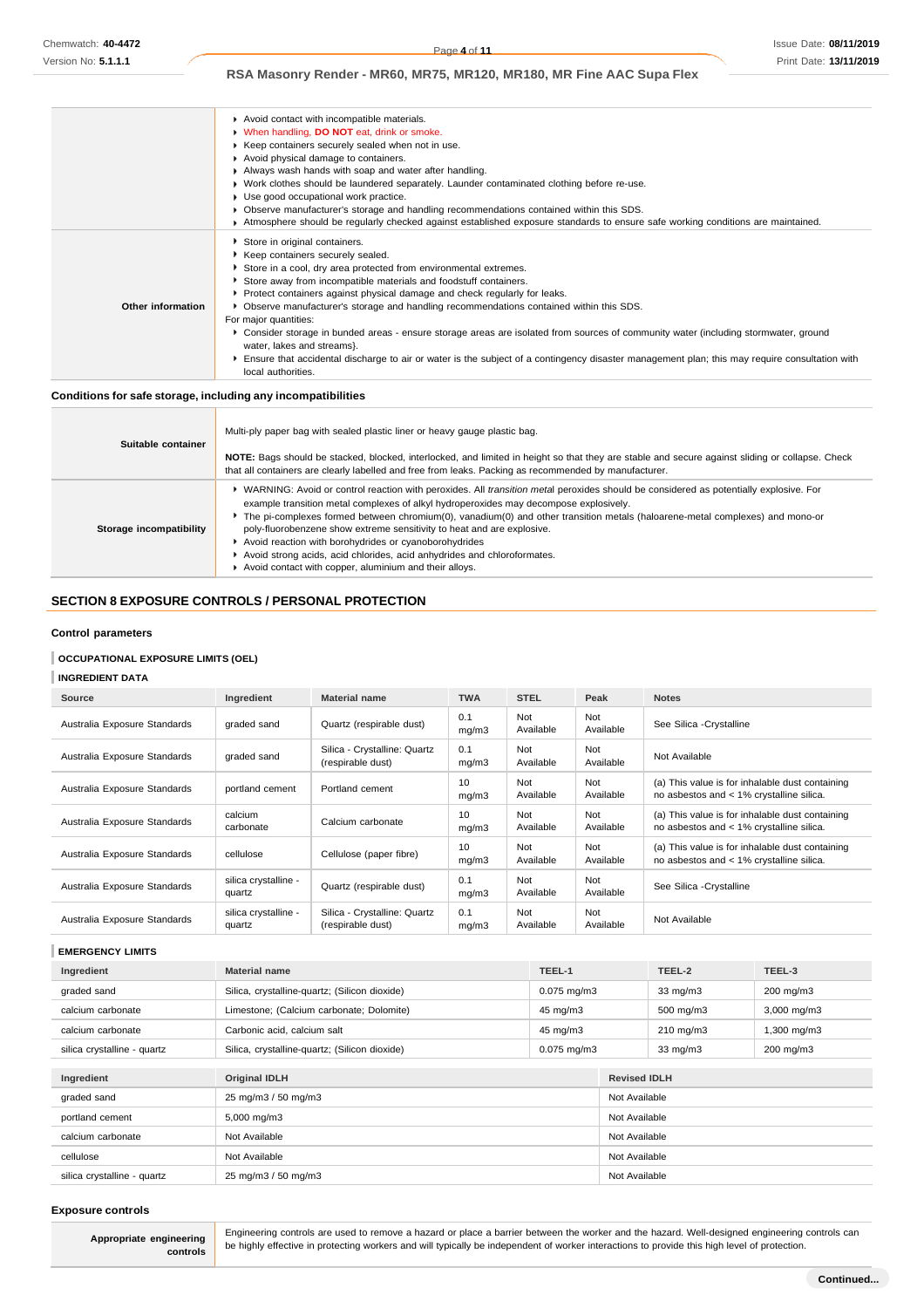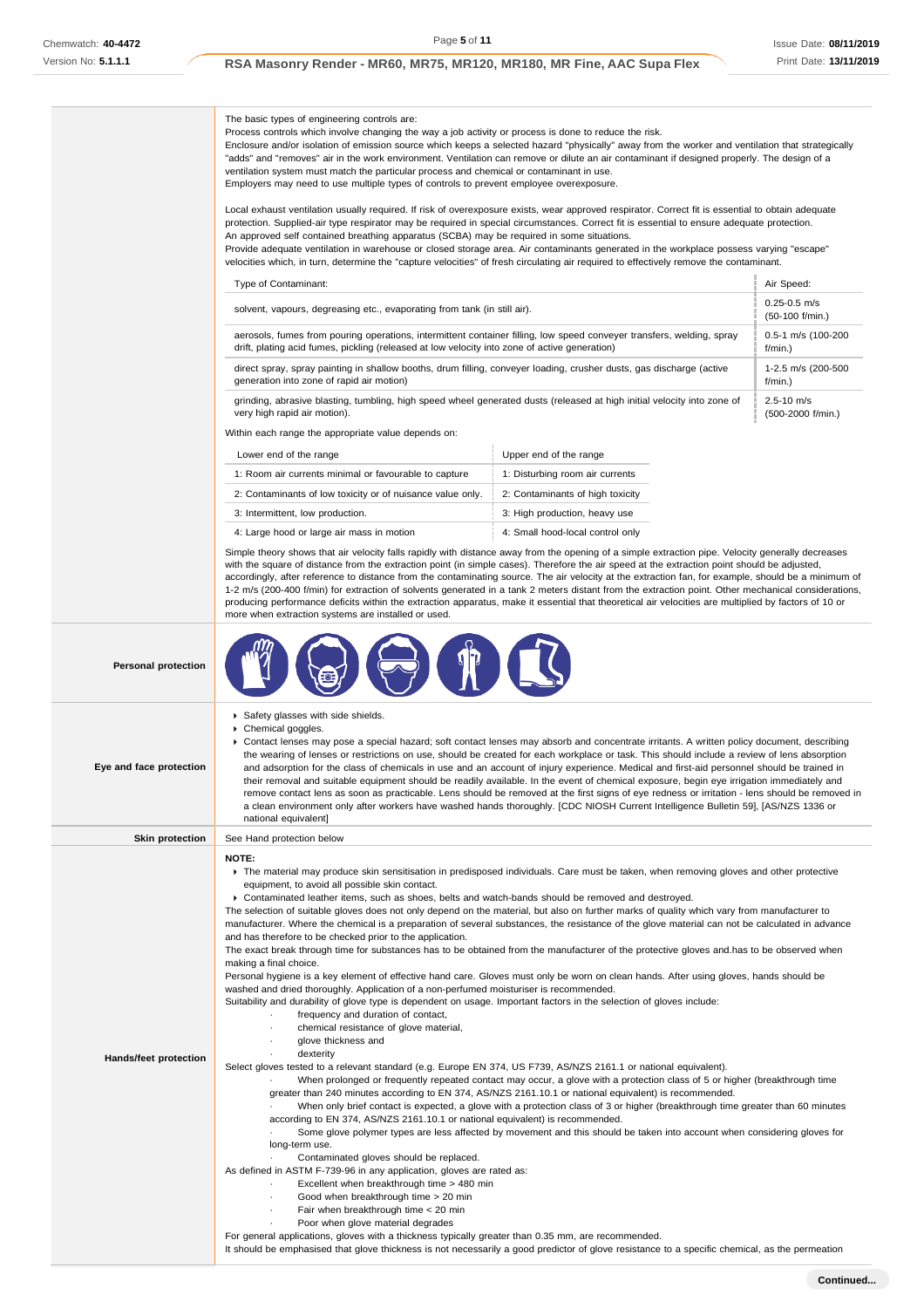Issue Date: **08/11/2019** Print Date: **13/11/2019**

**RSA Masonry Render - MR60, MR75, MR120, MR180, MR Fine, AAC Supa Flex**

|                        | efficiency of the glove will be dependent on the exact composition of the glove material. Therefore, glove selection should also be based on    |
|------------------------|-------------------------------------------------------------------------------------------------------------------------------------------------|
|                        | consideration of the task requirements and knowledge of breakthrough times.                                                                     |
|                        | Glove thickness may also vary depending on the glove manufacturer, the glove type and the glove model. Therefore, the manufacturers'            |
|                        | technical data should always be taken into account to ensure selection of the most appropriate glove for the task.                              |
|                        | Note: Depending on the activity being conducted, gloves of varying thickness may be required for specific tasks. For example:                   |
|                        | Thinner gloves (down to 0.1 mm or less) may be required where a high degree of manual dexterity is needed. However, these                       |
|                        | gloves are only likely to give short duration protection and would normally be just for single use applications, then disposed of.              |
|                        | Thicker gloves (up to 3 mm or more) may be required where there is a mechanical (as well as a chemical) risk i.e. where there is                |
|                        | abrasion or puncture potential                                                                                                                  |
|                        | Gloves must only be worn on clean hands. After using gloves, hands should be washed and dried thoroughly. Application of a non-perfumed         |
|                        | moisturiser is recommended.                                                                                                                     |
|                        | Experience indicates that the following polymers are suitable as glove materials for protection against undissolved, dry solids, where abrasive |
|                        | particles are not present.                                                                                                                      |
|                        | polychloroprene.                                                                                                                                |
|                        | $\blacktriangleright$ nitrile rubber.                                                                                                           |
|                        | butyl rubber.                                                                                                                                   |
|                        | • fluorocaoutchouc.                                                                                                                             |
|                        | polyvinyl chloride.                                                                                                                             |
|                        | Gloves should be examined for wear and/ or degradation constantly.                                                                              |
| <b>Body protection</b> | See Other protection below                                                                                                                      |
|                        | • Overalls.                                                                                                                                     |
|                        | P.V.C. apron.                                                                                                                                   |
| Other protection       | Barrier cream.                                                                                                                                  |
|                        | Skin cleansing cream.                                                                                                                           |
|                        | ▶ Eye wash unit.                                                                                                                                |

#### **Respiratory protection**

Particulate. (AS/NZS 1716 & 1715, EN 143:2000 & 149:001, ANSI Z88 or national equivalent)

| <b>Required Minimum Protection Factor</b> | <b>Half-Face Respirator</b> | <b>Full-Face Respirator</b> | <b>Powered Air Respirator</b>       |
|-------------------------------------------|-----------------------------|-----------------------------|-------------------------------------|
| up to $10 \times ES$                      | P <sub>1</sub><br>Air-line* | $\overline{\phantom{0}}$    | PAPR-P1<br>$\overline{\phantom{0}}$ |
| up to $50 \times ES$                      | Air-line**                  | P <sub>2</sub>              | PAPR-P2                             |
| up to $100 \times ES$                     | $\overline{\phantom{a}}$    | P <sub>3</sub>              |                                     |
|                                           |                             | Air-line*                   | $\overline{\phantom{0}}$            |
| $100 + x ES$                              | $\overline{\phantom{a}}$    | Air-line**                  | PAPR-P3                             |

\* - Negative pressure demand \*\* - Continuous flow

A(All classes) = Organic vapours, B AUS or B1 = Acid gasses, B2 = Acid gas or hydrogen cyanide(HCN), B3 = Acid gas or hydrogen cyanide(HCN), E = Sulfur dioxide(SO2), G = Agricultural chemicals, K = Ammonia(NH3), Hg = Mercury, NO = Oxides of nitrogen, MB = Methyl bromide, AX = Low boiling point organic compounds(below 65 degC)

Respirators may be necessary when engineering and administrative controls do not adequately prevent exposures.

▶ The decision to use respiratory protection should be based on professional judgment that takes into account toxicity information, exposure measurement data, and frequency and likelihood of the worker's exposure - ensure users are not subject to high thermal loads which may result in heat stress or distress due to personal protective equipment (powered, positive flow, full face apparatus may be an option).

Published occupational exposure limits, where they exist, will assist in determining the adequacy of the selected respiratory protection. These may be government mandated or vendor recommended.

Certified respirators will be useful for protecting workers from inhalation of particulates when properly selected and fit tested as part of a complete respiratory protection program.

Use approved positive flow mask if significant quantities of dust becomes airborne.

**F** Try to avoid creating dust conditions.

#### **SECTION 9 PHYSICAL AND CHEMICAL PROPERTIES**

#### **Information on basic physical and chemical properties**

| Appearance                                               | Grey to off-white powder; insoluble in water. |                                            |                  |  |  |  |
|----------------------------------------------------------|-----------------------------------------------|--------------------------------------------|------------------|--|--|--|
|                                                          |                                               |                                            |                  |  |  |  |
| <b>Physical state</b>                                    | <b>Divided Solid</b>                          | Relative density (Water = 1)               | $1.3$ (bulk)     |  |  |  |
| Odour                                                    | Not Available                                 | Partition coefficient n-octanol<br>/ water | Not Available    |  |  |  |
| <b>Odour threshold</b>                                   | Not Available                                 | Auto-ignition temperature (°C)             | Not Applicable   |  |  |  |
| pH (as supplied)                                         | Not Applicable                                | Decomposition temperature                  | Not Available    |  |  |  |
| Melting point / freezing point<br>(°C)                   | Not Available                                 | Viscosity (cSt)                            | Not Applicable   |  |  |  |
| Initial boiling point and boiling<br>range $(^{\circ}C)$ | Not Applicable                                | Molecular weight (g/mol)                   | Not Applicable   |  |  |  |
| Flash point (°C)                                         | Not Applicable                                | <b>Taste</b>                               | Not Available    |  |  |  |
| <b>Evaporation rate</b>                                  | Not Available                                 | <b>Explosive properties</b>                | Not Available    |  |  |  |
| Flammability                                             | Not Applicable                                | <b>Oxidising properties</b>                | Not Available    |  |  |  |
| Upper Explosive Limit (%)                                | Not Applicable                                | Surface Tension (dyn/cm or<br>mN/m         | Not Applicable   |  |  |  |
| Lower Explosive Limit (%)                                | Not Applicable                                | <b>Volatile Component (%vol)</b>           | Not Applicable   |  |  |  |
| Vapour pressure (kPa)                                    | Not Applicable                                | Gas group                                  | Not Available    |  |  |  |
| Solubility in water                                      | Immiscible                                    | pH as a solution (1%)                      | $>11.5$ (slurry) |  |  |  |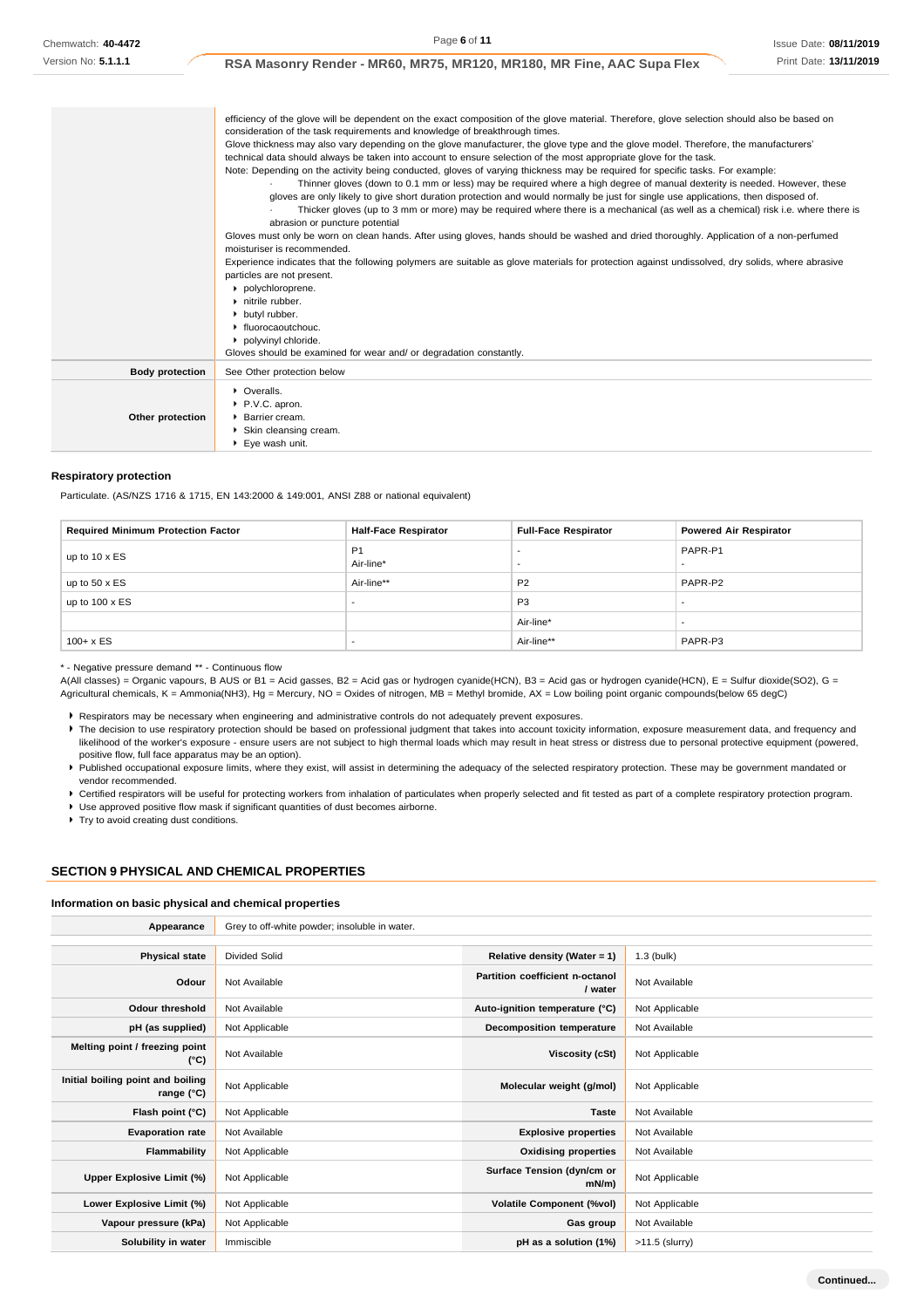**SECTION 10 STABILITY AND REACTIVITY Reactivity** See section 7 **Chemical stability** Unstable in the presence of incompatible materials. Product is considered stable. Hazardous polymerisation will not occur. **Possibility of hazardous reactions** See section 7 **Conditions to avoid** See section 7 **Incompatible materials** See section 7 **Hazardous decomposition products** See section 5 **Vapour density (Air = 1)** Not Available **VOC g/L** Not Available

# **SECTION 11 TOXICOLOGICAL INFORMATION**

## **Information on toxicological effects**

| Inhaled                                           | The material can cause respiratory irritation in some persons. The body's response to such irritation can cause further lung damage.<br>Inhalation of dusts, generated by the material during the course of normal handling, may be damaging to the health of the individual.<br>Persons with impaired respiratory function, airway diseases and conditions such as emphysema or chronic bronchitis, may incur further disability<br>if excessive concentrations of particulate are inhaled.<br>If prior damage to the circulatory or nervous systems has occurred or if kidney damage has been sustained, proper screenings should be<br>conducted on individuals who may be exposed to further risk if handling and use of the material result<br>in excessive exposures.<br>Effects on lungs are significantly enhanced in the presence of respirable particles.<br>The material has NOT been classified by EC Directives or other classification systems as "harmful by ingestion". This is because of the lack of                                                                                                                                                                                                                                                                                                                                                                                                                                                                                                                                                                                                                                                                                                                                                                                                                                                                                                                                                                                                                                                                                                                                                                                                                                                                                                                                                                                                                                                                                                                                                                                                                                                                                                                                                                                                                                                                                                                                                                                                                                                                                                                                                                                                                                                                                                                                                                                                                                                                                                                                                                                                                                                                                                                                                                                                                     |                                                                                                                                                   |  |  |  |
|---------------------------------------------------|--------------------------------------------------------------------------------------------------------------------------------------------------------------------------------------------------------------------------------------------------------------------------------------------------------------------------------------------------------------------------------------------------------------------------------------------------------------------------------------------------------------------------------------------------------------------------------------------------------------------------------------------------------------------------------------------------------------------------------------------------------------------------------------------------------------------------------------------------------------------------------------------------------------------------------------------------------------------------------------------------------------------------------------------------------------------------------------------------------------------------------------------------------------------------------------------------------------------------------------------------------------------------------------------------------------------------------------------------------------------------------------------------------------------------------------------------------------------------------------------------------------------------------------------------------------------------------------------------------------------------------------------------------------------------------------------------------------------------------------------------------------------------------------------------------------------------------------------------------------------------------------------------------------------------------------------------------------------------------------------------------------------------------------------------------------------------------------------------------------------------------------------------------------------------------------------------------------------------------------------------------------------------------------------------------------------------------------------------------------------------------------------------------------------------------------------------------------------------------------------------------------------------------------------------------------------------------------------------------------------------------------------------------------------------------------------------------------------------------------------------------------------------------------------------------------------------------------------------------------------------------------------------------------------------------------------------------------------------------------------------------------------------------------------------------------------------------------------------------------------------------------------------------------------------------------------------------------------------------------------------------------------------------------------------------------------------------------------------------------------------------------------------------------------------------------------------------------------------------------------------------------------------------------------------------------------------------------------------------------------------------------------------------------------------------------------------------------------------------------------------------------------------------------------------------------------------------------------|---------------------------------------------------------------------------------------------------------------------------------------------------|--|--|--|
| Ingestion                                         | corroborating animal or human evidence.                                                                                                                                                                                                                                                                                                                                                                                                                                                                                                                                                                                                                                                                                                                                                                                                                                                                                                                                                                                                                                                                                                                                                                                                                                                                                                                                                                                                                                                                                                                                                                                                                                                                                                                                                                                                                                                                                                                                                                                                                                                                                                                                                                                                                                                                                                                                                                                                                                                                                                                                                                                                                                                                                                                                                                                                                                                                                                                                                                                                                                                                                                                                                                                                                                                                                                                                                                                                                                                                                                                                                                                                                                                                                                                                                                                                    |                                                                                                                                                   |  |  |  |
| <b>Skin Contact</b>                               | This material can cause inflammation of the skin on contact in some persons.<br>The material may accentuate any pre-existing dermatitis condition<br>cancer are significantly related.<br>Open cuts, abraded or irritated skin should not be exposed to this material<br>Entry into the blood-stream, through, for example, cuts, abrasions or lesions, may produce systemic injury with harmful effects. Examine the skin<br>prior to the use of the material and ensure that any external damage is suitably protected.                                                                                                                                                                                                                                                                                                                                                                                                                                                                                                                                                                                                                                                                                                                                                                                                                                                                                                                                                                                                                                                                                                                                                                                                                                                                                                                                                                                                                                                                                                                                                                                                                                                                                                                                                                                                                                                                                                                                                                                                                                                                                                                                                                                                                                                                                                                                                                                                                                                                                                                                                                                                                                                                                                                                                                                                                                                                                                                                                                                                                                                                                                                                                                                                                                                                                                                  | Skin contact may result in severe irritation particularly to broken skin. Ulceration known as "chrome ulcers" may develop. Chrome ulcers and skin |  |  |  |
| Eye                                               | If applied to the eyes, this material causes severe eye damage.                                                                                                                                                                                                                                                                                                                                                                                                                                                                                                                                                                                                                                                                                                                                                                                                                                                                                                                                                                                                                                                                                                                                                                                                                                                                                                                                                                                                                                                                                                                                                                                                                                                                                                                                                                                                                                                                                                                                                                                                                                                                                                                                                                                                                                                                                                                                                                                                                                                                                                                                                                                                                                                                                                                                                                                                                                                                                                                                                                                                                                                                                                                                                                                                                                                                                                                                                                                                                                                                                                                                                                                                                                                                                                                                                                            |                                                                                                                                                   |  |  |  |
| <b>Chronic</b>                                    | Skin contact with the material is more likely to cause a sensitisation reaction in some persons compared to the general population.<br>Substance accumulation, in the human body, may occur and may cause some concern following repeated or long-term occupational exposure.<br>Cement contact dermatitis (CCD) may occur when contact shows an allergic response, which may progress to sensitisation. Sensitisation is due<br>to soluble chromates (chromate compounds) present in trace amounts in some cements and cement products. Soluble chromates readily<br>penetrate intact skin. Cement dermatitis can be characterised by fissures, eczematous rash, dystrophic nails, and dry skin; acute contact with<br>highly alkaline mixtures may cause localised necrosis.<br>Cement eczema may be due to chromium in feed stocks or contamination from materials of construction used in processing the cement.<br>Sensitisation to chromium may be the leading cause of nickel and cobalt sensitivity and the high alkalinity of cement is an important factor in<br>cement dermatoses [ILO].<br>Repeated, prolonged severe inhalation exposure may cause pulmonary oedema and rarely, pulmonary fibrosis. Workers may also suffer from<br>dust-induced bronchitis with chronic bronchitis reported in 17% of a group occupationally exposed to high dust levels.<br>Respiratory symptoms and ventilatory function were studied in a group of 591 male Portland cement workers employed in four Taiwanese cement<br>plants, with at least 5 years of exposure (1). This group had a significantly lowered mean forced vital capacity (FCV), forced expiratory volume at<br>1 s (FEV1) and forced expiratory flows after exhalation of 50% and 75% of the vital capacity (FEF50, FEF75). The data suggests that<br>occupational exposure to Portland cement dust may lead to a higher incidence of chronic respiratory symptoms and a reduction of ventilatory<br>capacity.<br>Chun-Yuh et al; Journal of Toxicology and Environmental Health 49: 581-588, 1996<br>Overexposure to the breathable dust may cause coughing, wheezing, difficulty in breathing and impaired lung function. Chronic symptoms may<br>include decreased vital lung capacity and chest infections. Repeated exposures in the workplace to high levels of fine-divided dusts may produce<br>a condition known as pneumoconiosis, which is the lodgement of any inhaled dusts in the lung, irrespective of the effect. This is particularly true<br>when a significant number of particles less than 0.5 microns (1/50000 inch) are present. Lung shadows are seen in the X-ray. Symptoms of<br>pneumoconiosis may include a progressive dry cough, shortness of breath on exertion, increased chest expansion, weakness and weight loss.<br>As the disease progresses, the cough produces stringy phlegm, vital capacity decreases further, and shortness of breath becomes more severe.<br>Other signs or symptoms include changed breath sounds, reduced oxygen uptake during exercise, emphysema and rarely, pneumothorax (air in<br>the lung cavity).<br>Removing workers from the possibility of further exposure to dust generally stops the progress of lung abnormalities. When there is high potential<br>for worker exposure, examinations at regular period with emphasis on lung function should be performed.<br>Inhaling dust over an extended number of years may cause pneumoconiosis, which is the accumulation of dusts in the lungs and the subsequent<br>tissue reaction. This may or may not be reversible.<br>Crystalline silicas activate the inflammatory response of white blood cells after they injure the lung epithelium. Chronic exposure to crystalline<br>silicas reduces lung capacity and predisposes to chest infections. |                                                                                                                                                   |  |  |  |
| RSA Masonry Render -                              | <b>TOXICITY</b>                                                                                                                                                                                                                                                                                                                                                                                                                                                                                                                                                                                                                                                                                                                                                                                                                                                                                                                                                                                                                                                                                                                                                                                                                                                                                                                                                                                                                                                                                                                                                                                                                                                                                                                                                                                                                                                                                                                                                                                                                                                                                                                                                                                                                                                                                                                                                                                                                                                                                                                                                                                                                                                                                                                                                                                                                                                                                                                                                                                                                                                                                                                                                                                                                                                                                                                                                                                                                                                                                                                                                                                                                                                                                                                                                                                                                            | <b>IRRITATION</b>                                                                                                                                 |  |  |  |
| MR60, MR75, MR120, MR180,<br><b>AAC Supa Flex</b> | Not Available                                                                                                                                                                                                                                                                                                                                                                                                                                                                                                                                                                                                                                                                                                                                                                                                                                                                                                                                                                                                                                                                                                                                                                                                                                                                                                                                                                                                                                                                                                                                                                                                                                                                                                                                                                                                                                                                                                                                                                                                                                                                                                                                                                                                                                                                                                                                                                                                                                                                                                                                                                                                                                                                                                                                                                                                                                                                                                                                                                                                                                                                                                                                                                                                                                                                                                                                                                                                                                                                                                                                                                                                                                                                                                                                                                                                                              | Not Available                                                                                                                                     |  |  |  |
| graded sand                                       | <b>TOXICITY</b><br>Oral (rat) LD50: =500 mg/kg <sup>[2]</sup>                                                                                                                                                                                                                                                                                                                                                                                                                                                                                                                                                                                                                                                                                                                                                                                                                                                                                                                                                                                                                                                                                                                                                                                                                                                                                                                                                                                                                                                                                                                                                                                                                                                                                                                                                                                                                                                                                                                                                                                                                                                                                                                                                                                                                                                                                                                                                                                                                                                                                                                                                                                                                                                                                                                                                                                                                                                                                                                                                                                                                                                                                                                                                                                                                                                                                                                                                                                                                                                                                                                                                                                                                                                                                                                                                                              | <b>IRRITATION</b><br>Not Available                                                                                                                |  |  |  |
|                                                   |                                                                                                                                                                                                                                                                                                                                                                                                                                                                                                                                                                                                                                                                                                                                                                                                                                                                                                                                                                                                                                                                                                                                                                                                                                                                                                                                                                                                                                                                                                                                                                                                                                                                                                                                                                                                                                                                                                                                                                                                                                                                                                                                                                                                                                                                                                                                                                                                                                                                                                                                                                                                                                                                                                                                                                                                                                                                                                                                                                                                                                                                                                                                                                                                                                                                                                                                                                                                                                                                                                                                                                                                                                                                                                                                                                                                                                            |                                                                                                                                                   |  |  |  |
| portland cement                                   | <b>TOXICITY</b><br>Not Available                                                                                                                                                                                                                                                                                                                                                                                                                                                                                                                                                                                                                                                                                                                                                                                                                                                                                                                                                                                                                                                                                                                                                                                                                                                                                                                                                                                                                                                                                                                                                                                                                                                                                                                                                                                                                                                                                                                                                                                                                                                                                                                                                                                                                                                                                                                                                                                                                                                                                                                                                                                                                                                                                                                                                                                                                                                                                                                                                                                                                                                                                                                                                                                                                                                                                                                                                                                                                                                                                                                                                                                                                                                                                                                                                                                                           | <b>IRRITATION</b><br>Not Available                                                                                                                |  |  |  |
|                                                   |                                                                                                                                                                                                                                                                                                                                                                                                                                                                                                                                                                                                                                                                                                                                                                                                                                                                                                                                                                                                                                                                                                                                                                                                                                                                                                                                                                                                                                                                                                                                                                                                                                                                                                                                                                                                                                                                                                                                                                                                                                                                                                                                                                                                                                                                                                                                                                                                                                                                                                                                                                                                                                                                                                                                                                                                                                                                                                                                                                                                                                                                                                                                                                                                                                                                                                                                                                                                                                                                                                                                                                                                                                                                                                                                                                                                                                            |                                                                                                                                                   |  |  |  |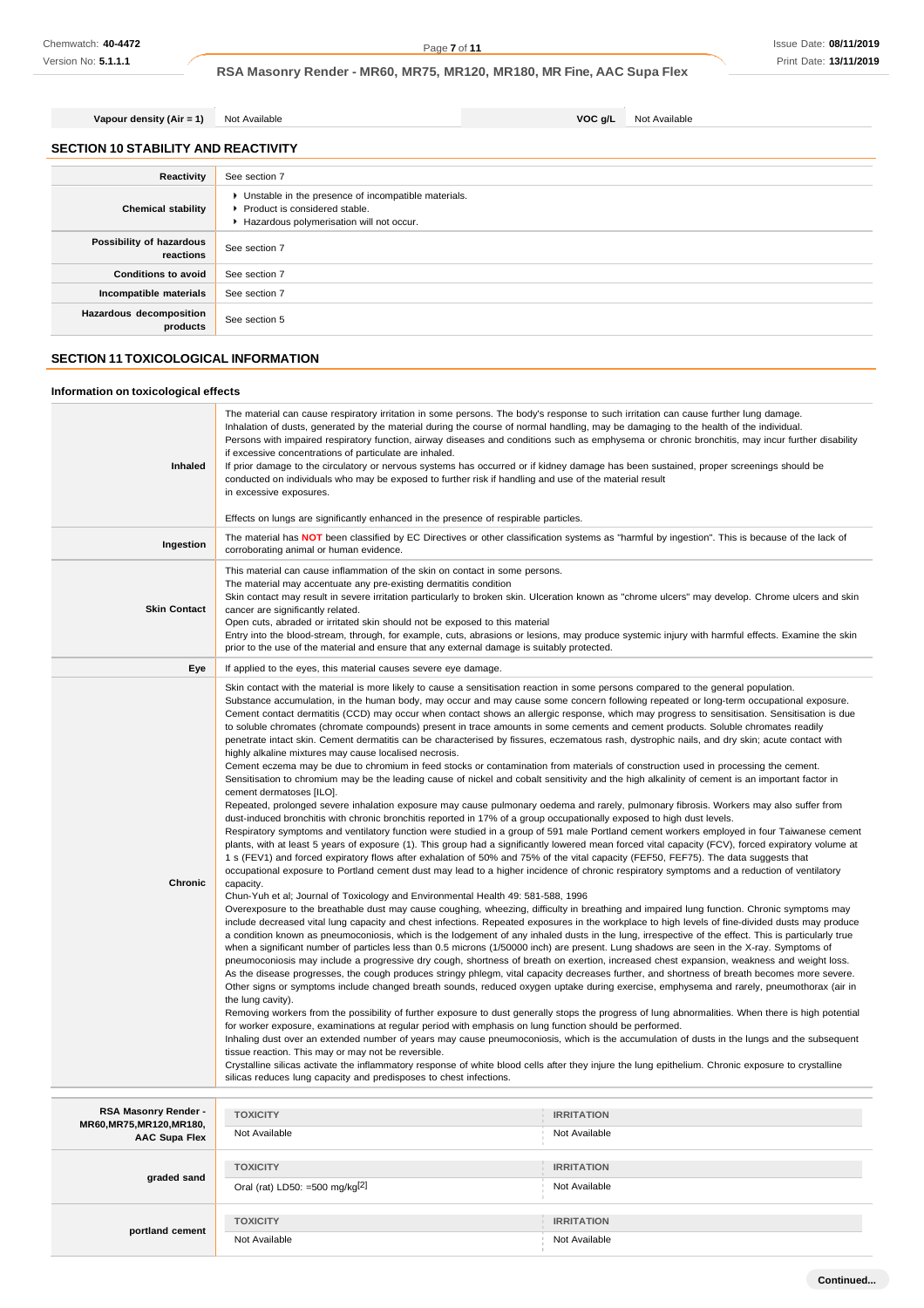|                                                                                    | <b>TOXICITY</b>                                                                                                                                                                                                                                                                                                                                                                                                                                                                                                                                                                                                                                                                                                                                                                                                                                                                                                                                                                                                                                                                                                                                                                                                                                                                             | <b>IRRITATION</b>                                    |  |  |  |
|------------------------------------------------------------------------------------|---------------------------------------------------------------------------------------------------------------------------------------------------------------------------------------------------------------------------------------------------------------------------------------------------------------------------------------------------------------------------------------------------------------------------------------------------------------------------------------------------------------------------------------------------------------------------------------------------------------------------------------------------------------------------------------------------------------------------------------------------------------------------------------------------------------------------------------------------------------------------------------------------------------------------------------------------------------------------------------------------------------------------------------------------------------------------------------------------------------------------------------------------------------------------------------------------------------------------------------------------------------------------------------------|------------------------------------------------------|--|--|--|
|                                                                                    | dermal (rat) LD50: >2000 mg/kg <sup>[1]</sup>                                                                                                                                                                                                                                                                                                                                                                                                                                                                                                                                                                                                                                                                                                                                                                                                                                                                                                                                                                                                                                                                                                                                                                                                                                               | Eye (rabbit): 0.75 mg/24h - SEVERE                   |  |  |  |
|                                                                                    | Oral (rat) LD50: >2000 mg/kg <sup>[1]</sup>                                                                                                                                                                                                                                                                                                                                                                                                                                                                                                                                                                                                                                                                                                                                                                                                                                                                                                                                                                                                                                                                                                                                                                                                                                                 | Eye: no adverse effect observed (not irritating)[1]  |  |  |  |
| calcium carbonate                                                                  |                                                                                                                                                                                                                                                                                                                                                                                                                                                                                                                                                                                                                                                                                                                                                                                                                                                                                                                                                                                                                                                                                                                                                                                                                                                                                             | Skin (rabbit): 500 mg/24h-moderate                   |  |  |  |
|                                                                                    |                                                                                                                                                                                                                                                                                                                                                                                                                                                                                                                                                                                                                                                                                                                                                                                                                                                                                                                                                                                                                                                                                                                                                                                                                                                                                             | Skin: no adverse effect observed (not irritating)[1] |  |  |  |
|                                                                                    | <b>TOXICITY</b>                                                                                                                                                                                                                                                                                                                                                                                                                                                                                                                                                                                                                                                                                                                                                                                                                                                                                                                                                                                                                                                                                                                                                                                                                                                                             | <b>IRRITATION</b>                                    |  |  |  |
|                                                                                    | Dermal (rabbit) LD50: >2000 mg/kg <sup>[2]</sup>                                                                                                                                                                                                                                                                                                                                                                                                                                                                                                                                                                                                                                                                                                                                                                                                                                                                                                                                                                                                                                                                                                                                                                                                                                            | Not Available                                        |  |  |  |
| cellulose                                                                          | Inhalation (rat) LC50: $>5.8$ mg/l/4H $^{2}$                                                                                                                                                                                                                                                                                                                                                                                                                                                                                                                                                                                                                                                                                                                                                                                                                                                                                                                                                                                                                                                                                                                                                                                                                                                |                                                      |  |  |  |
|                                                                                    | Oral (rat) LD50: >5000 mg/kg <sup>[2]</sup>                                                                                                                                                                                                                                                                                                                                                                                                                                                                                                                                                                                                                                                                                                                                                                                                                                                                                                                                                                                                                                                                                                                                                                                                                                                 |                                                      |  |  |  |
|                                                                                    | <b>TOXICITY</b>                                                                                                                                                                                                                                                                                                                                                                                                                                                                                                                                                                                                                                                                                                                                                                                                                                                                                                                                                                                                                                                                                                                                                                                                                                                                             | <b>IRRITATION</b>                                    |  |  |  |
| silica crystalline - quartz                                                        | Oral (rat) LD50: =500 mg/kg $[2]$                                                                                                                                                                                                                                                                                                                                                                                                                                                                                                                                                                                                                                                                                                                                                                                                                                                                                                                                                                                                                                                                                                                                                                                                                                                           | Not Available                                        |  |  |  |
| Legend:                                                                            | 1. Value obtained from Europe ECHA Registered Substances - Acute toxicity 2.* Value obtained from manufacturer's SDS. Unless otherwise<br>specified data extracted from RTECS - Register of Toxic Effect of chemical Substances                                                                                                                                                                                                                                                                                                                                                                                                                                                                                                                                                                                                                                                                                                                                                                                                                                                                                                                                                                                                                                                             |                                                      |  |  |  |
|                                                                                    |                                                                                                                                                                                                                                                                                                                                                                                                                                                                                                                                                                                                                                                                                                                                                                                                                                                                                                                                                                                                                                                                                                                                                                                                                                                                                             |                                                      |  |  |  |
| <b>PORTLAND CEMENT</b>                                                             | The following information refers to contact allergens as a group and may not be specific to this product.<br>Contact allergies quickly manifest themselves as contact eczema, more rarely as urticaria or Quincke's oedema. The pathogenesis of contact<br>eczema involves a cell-mediated (T lymphocytes) immune reaction of the delayed type. Other allergic skin reactions, e.g. contact urticaria,<br>involve antibody-mediated immune reactions. The significance of the contact allergen is not simply determined by its sensitisation potential: the<br>distribution of the substance and the opportunities for contact with it are equally important. A weakly sensitising substance which is widely<br>distributed can be a more important allergen than one with stronger sensitising potential with which few individuals come into contact. From a<br>clinical point of view, substances are noteworthy if they produce an allergic test reaction in more than 1% of the persons tested.                                                                                                                                                                                                                                                                                        |                                                      |  |  |  |
| <b>CALCIUM CARBONATE</b>                                                           | No evidence of carcinogenic properties. No evidence of mutagenic or teratogenic effects.<br>The material may produce severe irritation to the eye causing pronounced inflammation. Repeated or prolonged exposure to irritants may<br>produce conjunctivitis.<br>The material may cause skin irritation after prolonged or repeated exposure and may produce on contact skin redness, swelling, the production of<br>vesicles, scaling and thickening of the skin.                                                                                                                                                                                                                                                                                                                                                                                                                                                                                                                                                                                                                                                                                                                                                                                                                          |                                                      |  |  |  |
| SILICA CRYSTALLINE -<br><b>QUARTZ</b>                                              | WARNING: For inhalation exposure ONLY: This substance has been classified by the IARC as Group 1: CARCINOGENIC TO HUMANS<br>The International Agency for Research on Cancer (IARC) has classified occupational exposures to respirable (<5 um) crystalline silica as being<br>carcinogenic to humans. This classification is based on what IARC considered sufficient evidence from epidemiological studies of humans for<br>the carcinogenicity of inhaled silica in the forms of quartz and cristobalite. Crystalline silica is also known to cause silicosis, a non-cancerous lung<br>disease.<br>Intermittent exposure produces; focal fibrosis, (pneumoconiosis), cough, dyspnoea, liver tumours.<br>* Millions of particles per cubic foot (based on impinger samples counted by light field techniques).<br>NOTE: the physical nature of quartz in the product determines whether it is likely to present a chronic health problem. To be a hazard the<br>material must enter the breathing zone as respirable particles.                                                                                                                                                                                                                                                            |                                                      |  |  |  |
| <b>GRADED SAND &amp; PORTLAND</b><br><b>CEMENT</b>                                 | No significant acute toxicological data identified in literature search.                                                                                                                                                                                                                                                                                                                                                                                                                                                                                                                                                                                                                                                                                                                                                                                                                                                                                                                                                                                                                                                                                                                                                                                                                    |                                                      |  |  |  |
| <b>PORTLAND CEMENT &amp;</b><br><b>CALCIUM CARBONATE &amp;</b><br><b>CELLULOSE</b> | Asthma-like symptoms may continue for months or even years after exposure to the material ends. This may be due to a non-allergic condition<br>known as reactive airways dysfunction syndrome (RADS) which can occur after exposure to high levels of highly irritating compound. Main<br>criteria for diagnosing RADS include the absence of previous airways disease in a non-atopic individual, with sudden onset of persistent<br>asthma-like symptoms within minutes to hours of a documented exposure to the irritant. Other criteria for diagnosis of RADS include a reversible<br>airflow pattern on lung function tests, moderate to severe bronchial hyperreactivity on methacholine challenge testing, and the lack of minimal<br>lymphocytic inflammation, without eosinophilia. RADS (or asthma) following an irritating inhalation is an infrequent disorder with rates related to<br>the concentration of and duration of exposure to the irritating substance. On the other hand, industrial bronchitis is a disorder that occurs as a<br>result of exposure due to high concentrations of irritating substance (often particles) and is completely reversible after exposure ceases. The<br>disorder is characterized by difficulty breathing, cough and mucus production. |                                                      |  |  |  |
| <b>Acute Toxicity</b>                                                              | ×                                                                                                                                                                                                                                                                                                                                                                                                                                                                                                                                                                                                                                                                                                                                                                                                                                                                                                                                                                                                                                                                                                                                                                                                                                                                                           | ×<br>Carcinogenicity                                 |  |  |  |
| <b>Skin Irritation/Corrosion</b>                                                   | ✔                                                                                                                                                                                                                                                                                                                                                                                                                                                                                                                                                                                                                                                                                                                                                                                                                                                                                                                                                                                                                                                                                                                                                                                                                                                                                           | ×<br>Reproductivity                                  |  |  |  |
| Serious Eye Damage/Irritation                                                      | ✔                                                                                                                                                                                                                                                                                                                                                                                                                                                                                                                                                                                                                                                                                                                                                                                                                                                                                                                                                                                                                                                                                                                                                                                                                                                                                           | ✔<br><b>STOT - Single Exposure</b>                   |  |  |  |
| <b>Respiratory or Skin</b>                                                         | ✔                                                                                                                                                                                                                                                                                                                                                                                                                                                                                                                                                                                                                                                                                                                                                                                                                                                                                                                                                                                                                                                                                                                                                                                                                                                                                           | ×<br><b>STOT - Repeated Exposure</b>                 |  |  |  |
| sensitisation                                                                      |                                                                                                                                                                                                                                                                                                                                                                                                                                                                                                                                                                                                                                                                                                                                                                                                                                                                                                                                                                                                                                                                                                                                                                                                                                                                                             |                                                      |  |  |  |

# **SECTION 12 ECOLOGICAL INFORMATION**

# **Toxicity**

| <b>RSA Masonry Render -</b><br>MR60, MR75, MR120, MR180,<br><b>AAC Supa Flex</b> | <b>ENDPOINT</b><br>Not<br>Available | <b>TEST DURATION (HR)</b><br>Not Available | <b>SPECIES</b><br>Not Available | <b>VALUE</b><br>Not<br>Available | <b>SOURCE</b><br>Not<br>Available |
|----------------------------------------------------------------------------------|-------------------------------------|--------------------------------------------|---------------------------------|----------------------------------|-----------------------------------|
| graded sand                                                                      | <b>ENDPOINT</b><br>Not              | <b>TEST DURATION (HR)</b>                  | <b>SPECIES</b>                  | <b>VALUE</b><br>Not              | <b>SOURCE</b><br>Not              |
|                                                                                  | Available                           | Not Available                              | Not Available                   | Available                        | Available<br>Continued            |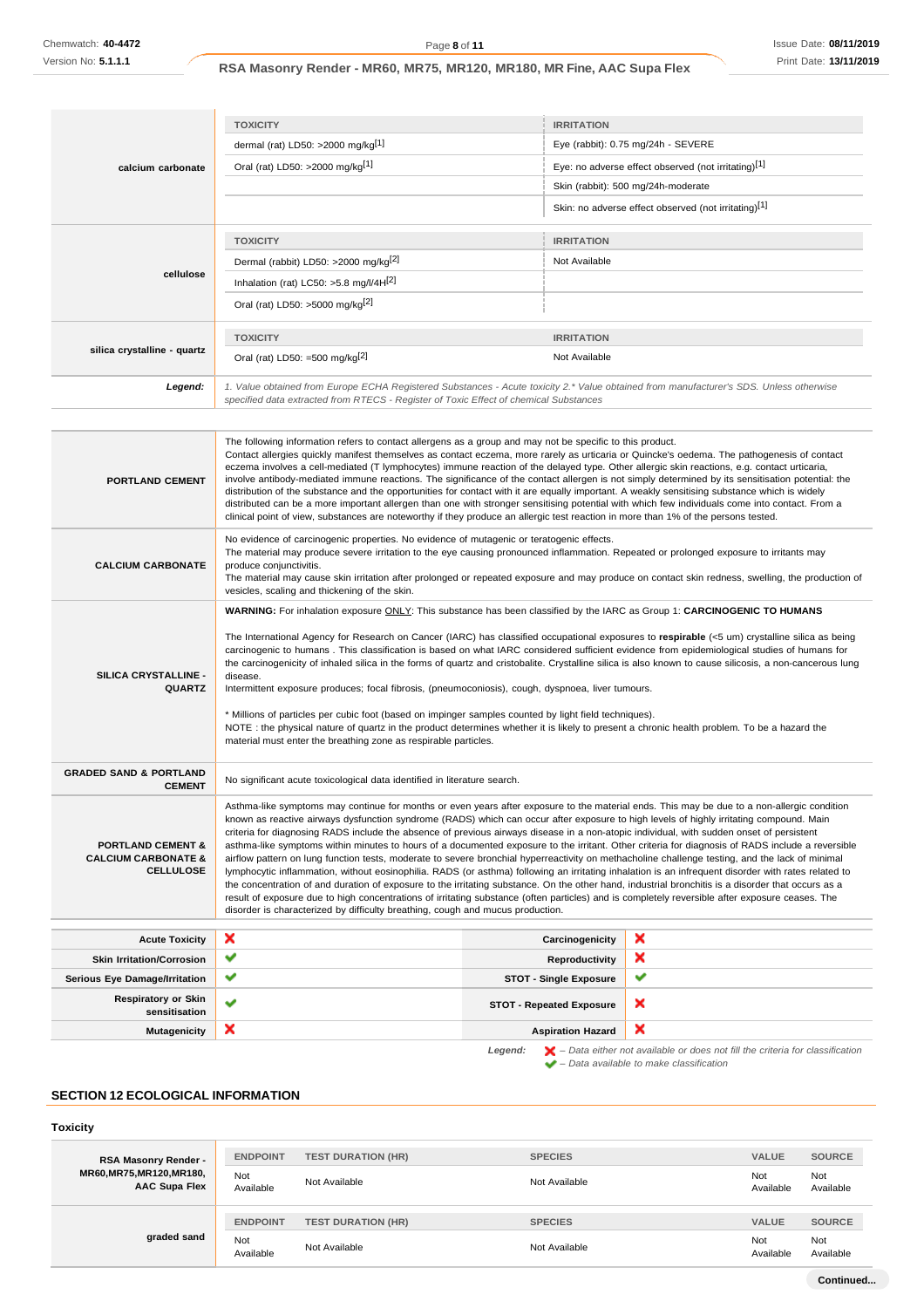|                             | <b>ENDPOINT</b>  | <b>TEST DURATION (HR)</b> | <b>SPECIES</b>                                                                                                                                                                                                                                                                                                                                                                                  | <b>VALUE</b>     | <b>SOURCE</b>    |
|-----------------------------|------------------|---------------------------|-------------------------------------------------------------------------------------------------------------------------------------------------------------------------------------------------------------------------------------------------------------------------------------------------------------------------------------------------------------------------------------------------|------------------|------------------|
| portland cement             | Not<br>Available | Not Available             | Not Available                                                                                                                                                                                                                                                                                                                                                                                   | Not<br>Available | Not<br>Available |
|                             | <b>ENDPOINT</b>  | <b>TEST DURATION (HR)</b> | <b>SPECIES</b>                                                                                                                                                                                                                                                                                                                                                                                  | <b>VALUE</b>     | <b>SOURCE</b>    |
| calcium carbonate           | <b>LC50</b>      | 96                        | Fish                                                                                                                                                                                                                                                                                                                                                                                            | >56000mg/L       | 4                |
|                             | EC50             | 72                        | Algae or other aquatic plants                                                                                                                                                                                                                                                                                                                                                                   | $>14$ mg/L       | $\overline{2}$   |
|                             | EC10             | 72                        | Algae or other aquatic plants                                                                                                                                                                                                                                                                                                                                                                   | $>14$ mg/L       | $\overline{2}$   |
|                             | <b>NOEC</b>      | 72                        | Algae or other aquatic plants                                                                                                                                                                                                                                                                                                                                                                   | 14mg/L           | $\overline{2}$   |
|                             |                  |                           |                                                                                                                                                                                                                                                                                                                                                                                                 |                  |                  |
|                             | <b>ENDPOINT</b>  | <b>TEST DURATION (HR)</b> | <b>SPECIES</b>                                                                                                                                                                                                                                                                                                                                                                                  | <b>VALUE</b>     | <b>SOURCE</b>    |
| cellulose                   | <b>LC50</b>      | 96                        | Fish                                                                                                                                                                                                                                                                                                                                                                                            | 9160000mg/L      | 3                |
|                             | EC50             | 96                        | Algae or other aquatic plants                                                                                                                                                                                                                                                                                                                                                                   | 340000000mg/L    | 3                |
|                             | <b>ENDPOINT</b>  | <b>TEST DURATION (HR)</b> | <b>SPECIES</b>                                                                                                                                                                                                                                                                                                                                                                                  | <b>VALUE</b>     | <b>SOURCE</b>    |
| silica crystalline - quartz | Not<br>Available | Not Available             | Not Available                                                                                                                                                                                                                                                                                                                                                                                   | Not<br>Available | Not<br>Available |
| Legend:                     |                  |                           | Extracted from 1. IUCLID Toxicity Data 2. Europe ECHA Registered Substances - Ecotoxicological Information - Aquatic Toxicity 3. EPIWIN Suite<br>V3.12 (QSAR) - Aquatic Toxicity Data (Estimated) 4. US EPA, Ecotox database - Aquatic Toxicity Data 5. ECETOC Aquatic Hazard Assessment<br>Data 6. NITE (Japan) - Bioconcentration Data 7. METI (Japan) - Bioconcentration Data 8. Vendor Data |                  |                  |

## **DO NOT** discharge into sewer or waterways.

#### **Persistence and degradability**

|            | Dor:<br>etence: Air: | ater/Soil<br><u>Ino</u><br>edient<br>T <sub>1</sub> |
|------------|----------------------|-----------------------------------------------------|
| יטושו<br>. | LOW                  | LOW<br>معصابياا<br>201                              |

#### **Bioaccumulative potential**

| Ingredient     | <b>Bioaccumulation</b>                |
|----------------|---------------------------------------|
| cellulose<br>. | 5.1249)<br>LogKOW<br>LOW ('<br>$= -5$ |

# **Mobility in soil**

| Ingredient | <b>Mobility</b>                         |
|------------|-----------------------------------------|
| cellulose  | 10)<br>∩V<br>$\frac{1}{2}$<br>$      -$ |

# **SECTION 13 DISPOSAL CONSIDERATIONS**

### **Waste treatment methods**

| Product / Packaging disposal | Recycle wherever possible or consult manufacturer for recycling options.<br>Consult State Land Waste Management Authority for disposal.<br>Bury residue in an authorised landfill.<br>Recycle containers if possible, or dispose of in an authorised landfill. |
|------------------------------|----------------------------------------------------------------------------------------------------------------------------------------------------------------------------------------------------------------------------------------------------------------|
|                              |                                                                                                                                                                                                                                                                |

### **SECTION 14 TRANSPORT INFORMATION**

### **Labels Required**

| <b>NO</b>               |
|-------------------------|
| No<br>היה ו<br>.<br>. . |

**Land transport (ADG): NOT REGULATED FOR TRANSPORT OF DANGEROUS GOODS**

**Air transport (ICAO-IATA / DGR): NOT REGULATED FOR TRANSPORT OF DANGEROUS GOODS**

# **Sea transport (IMDG-Code / GGVSee): NOT REGULATED FOR TRANSPORT OF DANGEROUS GOODS**

**Transport in bulk according to Annex II of MARPOL and the IBC code**

Not Applicable

# **SECTION 15 REGULATORY INFORMATION**

**Safety, health and environmental regulations / legislation specific for the substance or mixture**

# **GRADED SAND IS FOUND ON THE FOLLOWING REGULATORY LISTS**

Australia Exposure Standards

Australia Hazardous Chemical Information System (HCIS) - Hazardous Chemicals

Australia Inventory of Chemical Substances (AICS)

International Agency for Research on Cancer (IARC) - Agents Classified by the IARC Monographs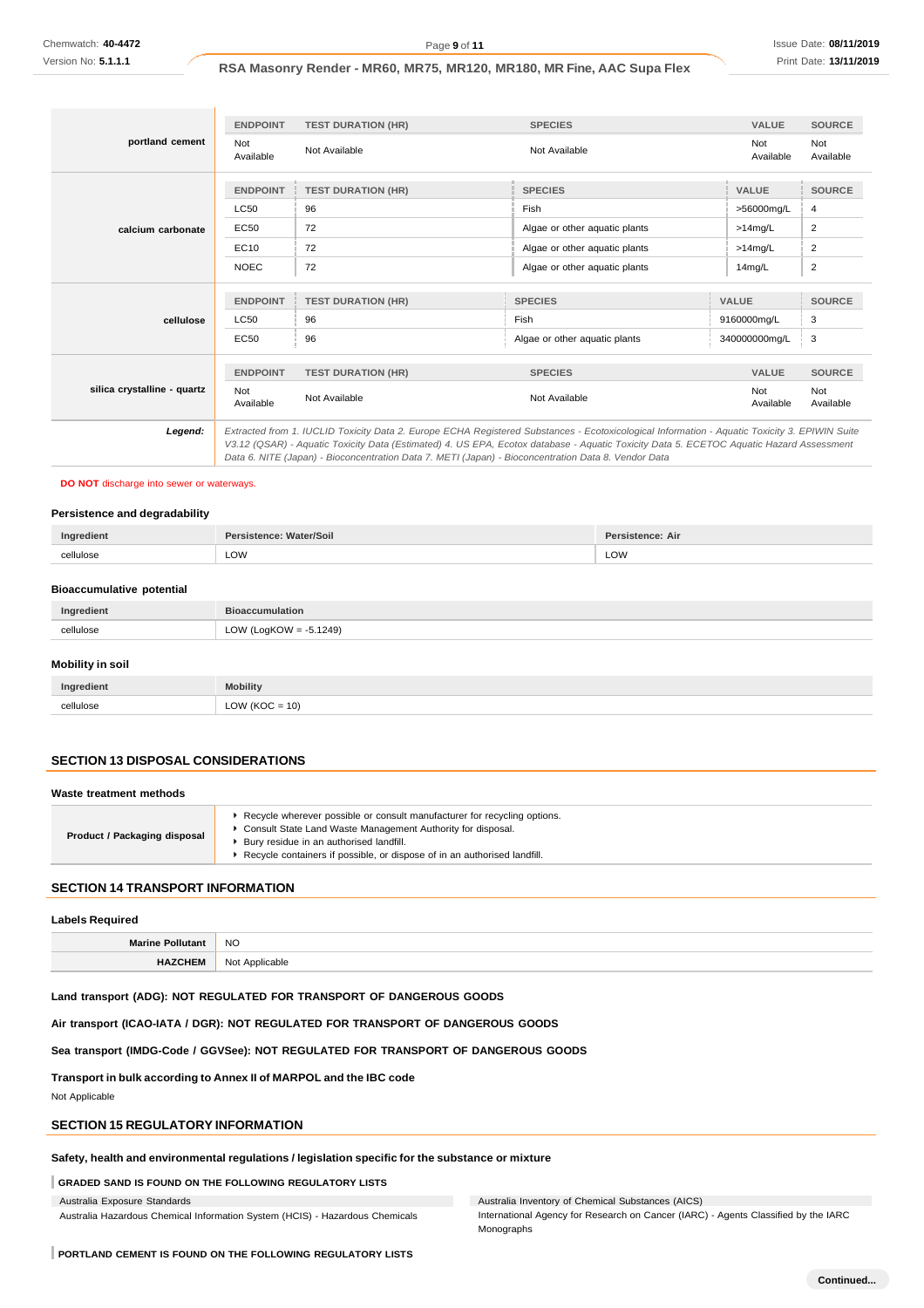**Continued...**

**RSA Masonry Render - MR60, MR75, MR120, MR180, MR Fine, AAC Supa Flex**

| Australia Exposure Standards                                                                   | Australia Inventory of Chemical Substances (AICS)                                |
|------------------------------------------------------------------------------------------------|----------------------------------------------------------------------------------|
| <b>CALCIUM CARBONATE IS FOUND ON THE FOLLOWING REGULATORY LISTS</b>                            |                                                                                  |
| Australia Exposure Standards                                                                   | Australia Standard for the Uniform Scheduling of Medicines and Poisons (SUSMP) - |
| Australia Inventory of Chemical Substances (AICS)                                              | Schedule 6                                                                       |
| Australia Standard for the Uniform Scheduling of Medicines and Poisons (SUSMP) -               | GESAMP/EHS Composite List - GESAMP Hazard Profiles                               |
| Schedule 10 / Appendix C                                                                       | IMO IBC Code Chapter 18: List of products to which the Code does not apply       |
| Australia Standard for the Uniform Scheduling of Medicines and Poisons (SUSMP) -<br>Schedule 5 |                                                                                  |
| <b>CELLULOSE IS FOUND ON THE FOLLOWING REGULATORY LISTS</b>                                    |                                                                                  |
| Australia Exposure Standards                                                                   | International WHO List of Proposed Occupational Exposure Limit (OEL) Values for  |
| Australia Inventory of Chemical Substances (AICS)                                              | Manufactured Nanomaterials (MNMS)                                                |
| SILICA CRYSTALLINE - QUARTZ IS FOUND ON THE FOLLOWING REGULATORY LISTS                         |                                                                                  |
| Australia Exposure Standards                                                                   | Australia Inventory of Chemical Substances (AICS)                                |

Australia Hazardous Chemical Information System (HCIS) - Hazardous Chemicals

International Agency for Research on Cancer (IARC) - Agents Classified by the IARC Monographs

### **National Inventory Status**

| <b>National Inventory</b>     | <b>Status</b>                                                                                                                                                                                            |
|-------------------------------|----------------------------------------------------------------------------------------------------------------------------------------------------------------------------------------------------------|
| Australia - AICS              | Yes                                                                                                                                                                                                      |
| Canada - DSL                  | Yes                                                                                                                                                                                                      |
| Canada - NDSL                 | No (portland cement; silica crystalline - quartz; graded sand)                                                                                                                                           |
| China - IECSC                 | Yes                                                                                                                                                                                                      |
| Europe - EINEC / ELINCS / NLP | Yes                                                                                                                                                                                                      |
| Japan - ENCS                  | No (portland cement; cellulose)                                                                                                                                                                          |
| Korea - KECI                  | Yes                                                                                                                                                                                                      |
| New Zealand - NZIoC           | Yes                                                                                                                                                                                                      |
| Philippines - PICCS           | No (portland cement)                                                                                                                                                                                     |
| USA - TSCA                    | Yes                                                                                                                                                                                                      |
| Taiwan - TCSI                 | Yes                                                                                                                                                                                                      |
| Mexico - INSQ                 | Yes                                                                                                                                                                                                      |
| Vietnam - NCI                 | Yes                                                                                                                                                                                                      |
| Russia - ARIPS                | Yes                                                                                                                                                                                                      |
| Legend:                       | Yes = All CAS declared ingredients are on the inventory<br>No = One or more of the CAS listed ingredients are not on the inventory and are not exempt from listing(see specific ingredients in brackets) |

## **SECTION 16 OTHER INFORMATION**

| о. | n <sub>8</sub><br>∟י∩י<br>. |
|----|-----------------------------|
|    |                             |

#### **SDS Version Summary**

| <b>Version</b> | <b>Issue Date</b> | <b>Sections Updated</b>                                                        |
|----------------|-------------------|--------------------------------------------------------------------------------|
| 4.1.1.1        | 01/11/2019        | One-off system update. NOTE: This may or may not change the GHS classification |
| 5.1.1.1        | 08/11/2019        | Physical Properties, Name                                                      |

#### **Other information**

Classification of the preparation and its individual components has drawn on official and authoritative sources as well as independent review by the Chemwatch Classification committee using available literature references.

The SDS is a Hazard Communication tool and should be used to assist in the Risk Assessment. Many factors determine whether the reported Hazards are Risks in the workplace or other settings. Risks may be determined by reference to Exposures Scenarios. Scale of use, frequency of use and current or available engineering controls must be considered.

### **Definitions and abbreviations**

PC-TWA: Permissible Concentration-Time Weighted Average PC -STEL: Permissible Concentration-Short Term Exposure Limit IARC: International Agency for Research on Cancer ACGIH: American Conference of Governmental Industrial Hygienists STEL: Short Term Exposure Limit TEEL: Temporary Emergency Exposure Limit。 IDLH: Immediately Dangerous to Life or Health Concentrations OSF: Odour Safety Factor NOAEL: No Observed Adverse Effect Level LOAEL: Lowest Observed Adverse Effect Level TLV: Threshold Limit Value LOD: Limit Of Detection OTV: Odour Threshold Value BCF: BioConcentration Factors BEI: Biological Exposure Index